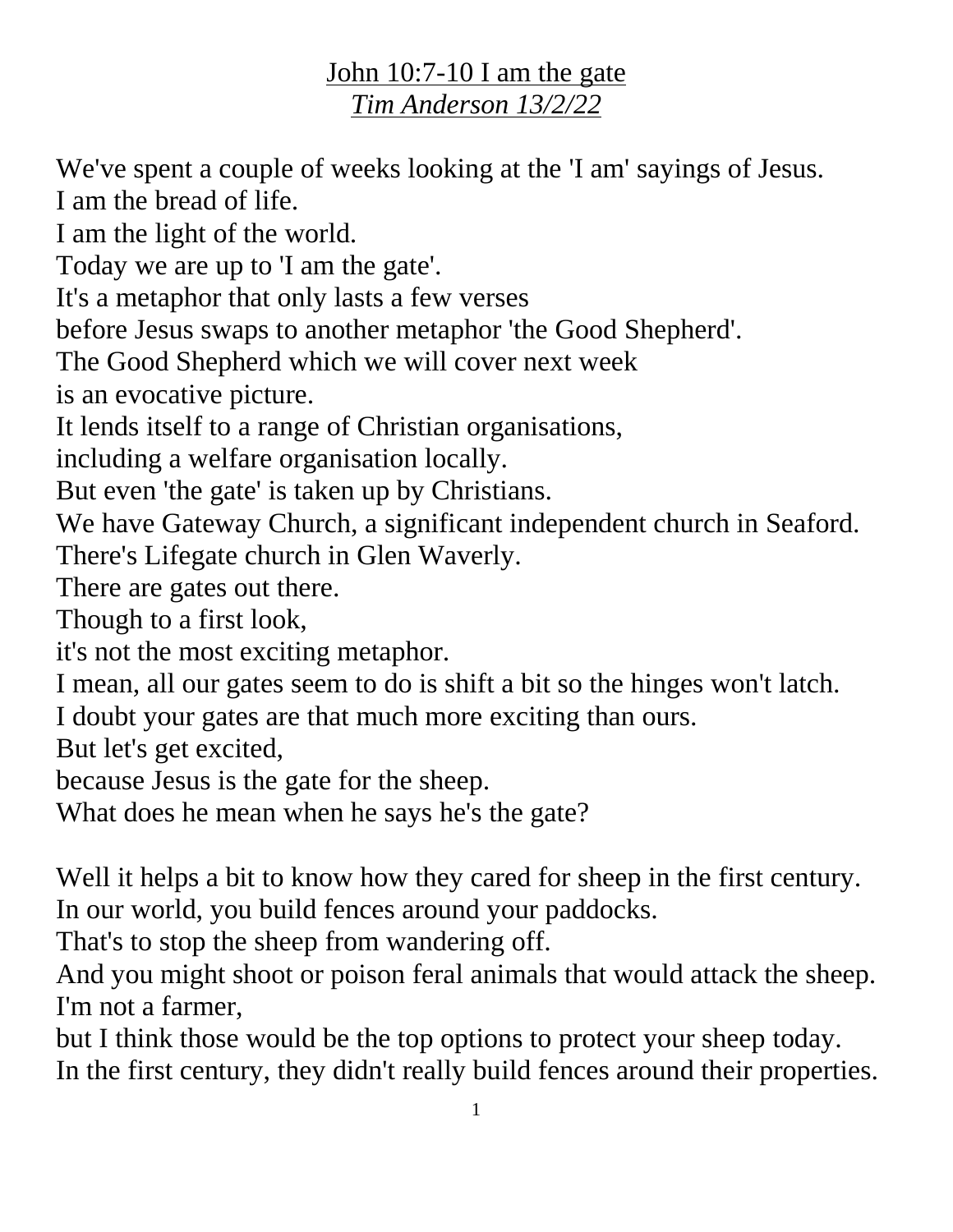They had boundary marking stones,

so that you knew where your land finished and the neighbour's began. So the gate wasn't a gate in your driveway,

that opened the way between your place and the outside world.

The gate was the entrance to the sheep pen.

They had two ways of trying to keep their sheep safe.

There was the shepherd and the sheep pen.

There was a problem with wild animals putting the sheep in danger,

pretty much like we have today.

Except probably worse.

They didn't have guns or poisons

to keep down the population of wild animals.

So if there was a lion or a bear or something,

then it was the shepherd's job to fight it off

and keep the sheep safe.

But they realised

that even the best shepherds are going to need to sleep at night.

And shepherds in the first century

didn't come equipped with night vision goggles.

And a lot of the animals

that might prey on your flock are more active at night.

So night is a problem.

Their solution to the problem was to build sheep pens.

During the day, the sheep could go out and eat pasture.

At night, the shepherd would lead them back to sheep pen for safety.

The sheep pens would have high enough walls to keep out wild animals. And they would have a gate to let the sheep in and out.

In for safety at night.

Out for food during the day.

And Jesus says, "I am the gate".

That is, he's the one who allows them to go out for pasture and in for safety.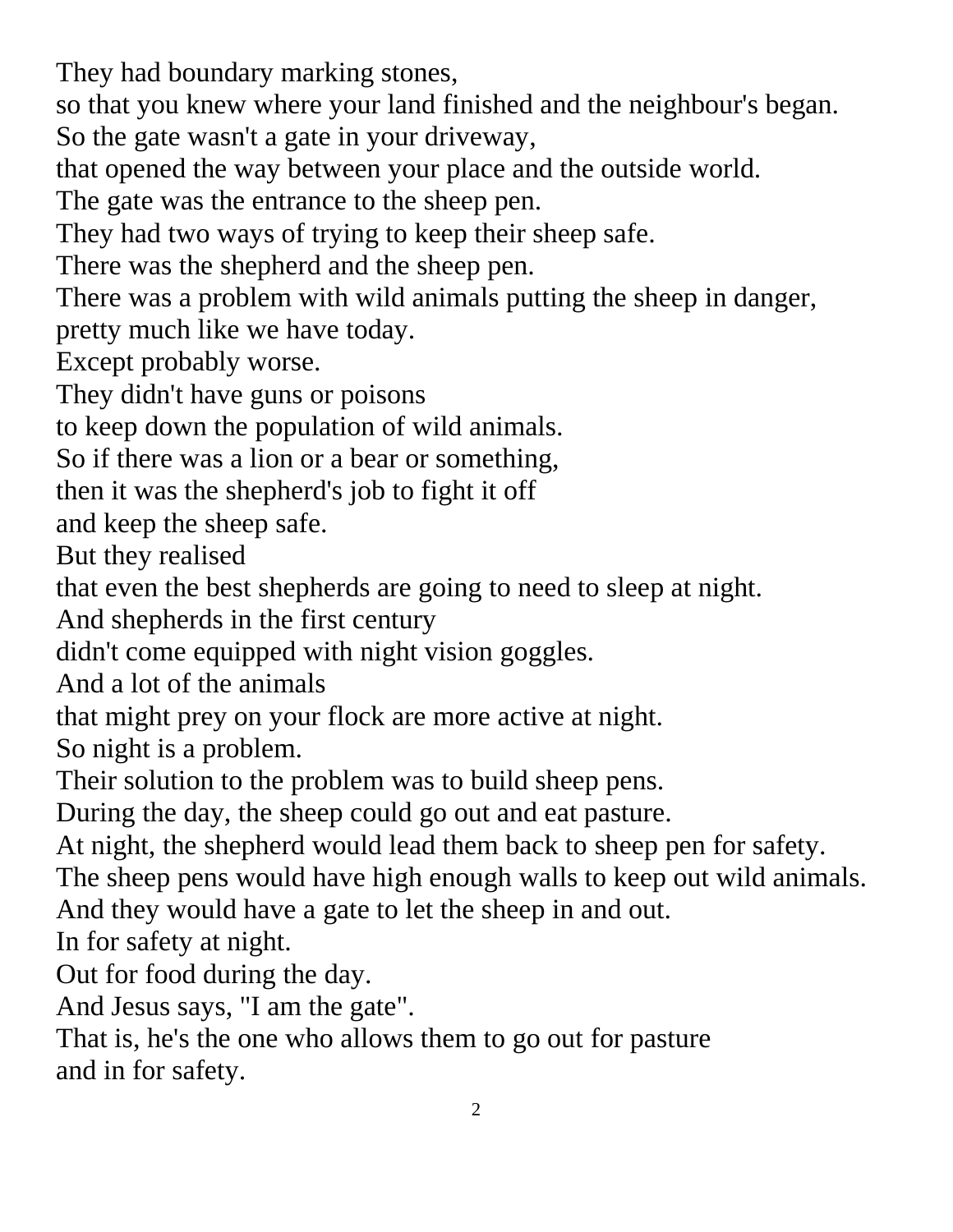In Jesus' words, Jn 10:9 "They will come in and go out and find pasture." So that helps us understand what it meant

to be the gate for sheep in the first century.

The gate was the means by which you could have security at night and food by day.

So if you were to apply this metaphor to people,

Jesus is saying he is our security and our supply of what we need.

Well it doesn't take much thought to see that Jesus is claiming

that he does what God did for his people in the Old Testament.

The Lord God is our security and the source of blessings

in the Old Testament.

So for example Psalm 18:2.

"The Lord is my rock, my fortress, and my deliverer;

my God is my rock in whom I take refuge,

my shield and the horn of my salvation, my stronghold."

Well the word 'gate' might not be there.

But just about every other metaphor for security you could think of is.

A rock, a fortress, a deliverer, a shield, a stronghold.

They are all metaphors for security.

And so it is here that Jesus the gate is our security.

If you want some confirmation that gates were looked to for security, you need look no further than the book of Nehemiah.

All the effort Nehemiah goes to, to reconstruct the gates of Jerusalem is precisely because Israel needs security from their enemies.

In the Old Testament,

the Lord God is also the source of supply of everything we need.

This time we don't even need to stray from the imagery of the passage. "The Lord is my Shepherd,

I lack nothing.

He makes me lie down in green pastures,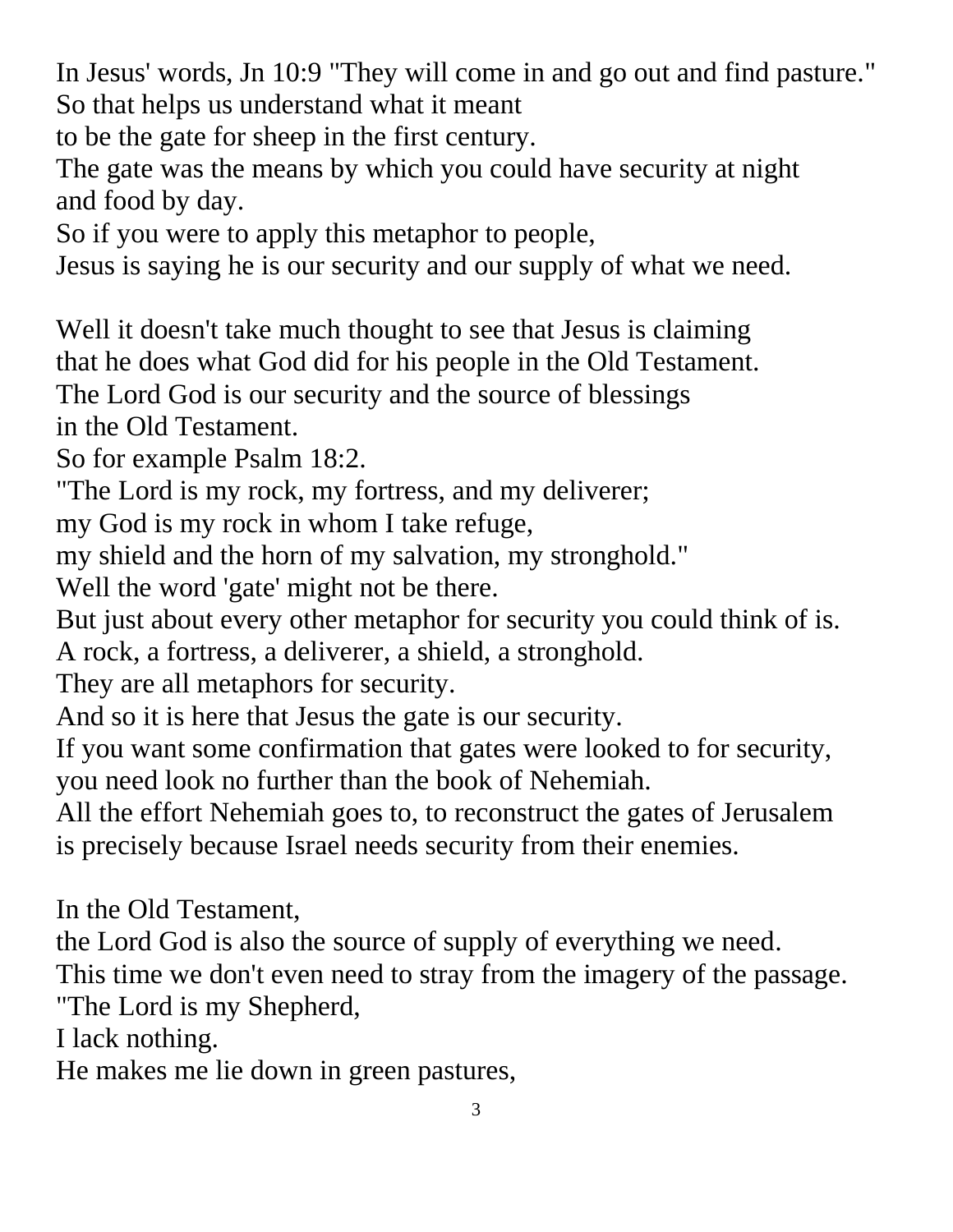4 he leads be beside quiet waters." I don't need to tell you which Psalm that one comes from. There's not much difference between a gate allowing the sheep access to pasture, and a shepherd leading the sheep out to pasture. In either case the point is that God is the provider of good things. God is our security and our supply. And here Jesus says, "I am the gate." I am your security and I supply your needs. What does it mean for us that Jesus is our security and supply? I think it means we can work backwards from what Jesus gives us as security, and decide that those things must be most important. Worrying about safety has become an obsession. It was already an obsession and then we had a pandemic and the obsession became extreme. It's as though we have temporarily forgotten that we are all going to die one day. They used to say that the only two certainties in life were death and taxes. That's about right. I imagine that the obsession with safety would fade somewhat if I lived in the Ukraine. When there is the prospect of meeting a Russian tank up close and personal, I'm going to be less concerned about removing the swings from the local children's playground because someone might get hurt. But what sort of security does Jesus offer? Fundamentally, it's eternal security. He's not offering protection against Russian tanks or pandemics. As I said in a sermon last year,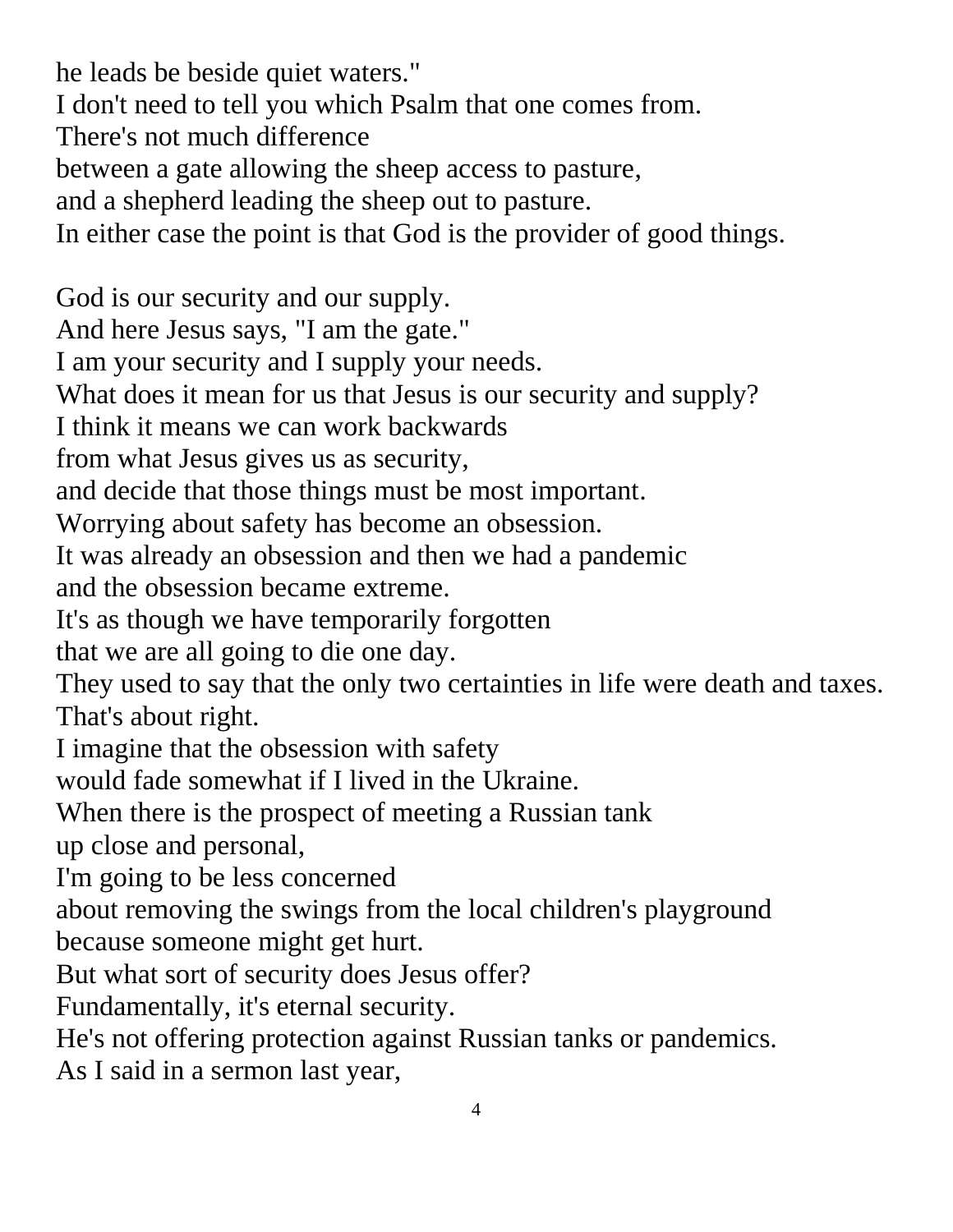the people marching with "the blood of Jesus is my vaccine" placards were seriously misguided.

Jesus is offering security against the judgement of God.

He is offering security of knowing that when you've lived for yourself and made mistakes that have hurt other people

that you can still stand before God.

Think about Zacchaeus the tax collector.

He'd ripped lots of people off.

If he lived today,

there would have been a lynch mob on social media baying for his blood. But what did Jesus say?

"The Son of Man came to seek and to save the lost,

for this man too is a child of Abraham."

Jesus offered Zacchaeus security.

Not the security that says that he would suddenly become popular.

I'm guessing that didn't happen.

But it was the security of knowing that he stood accepted in God's sight.

A guy who'd accepted that he'd done the wrong thing,

who was willing to make amends where he could,

but wasn't trusting in his efforts to make amends to save him.

He was trusting in Jesus.

Jesus offers us security and he offers to supply our needs.

That's the other thing the gate did for the sheep.

When night was over and it was day again,

they could go out of the gate to munch on some juicy, juicy green grass. Jesus own words for his promise of supply are,

Jn 10:10 "I have come that they may have life and have it to the full." When I was studying at Ridley,

I did some part time work with the Deakin Uni Christian Union group. And some of the students wanted to get a tee shirt printed,

"Life to the full" in reference to the verse here.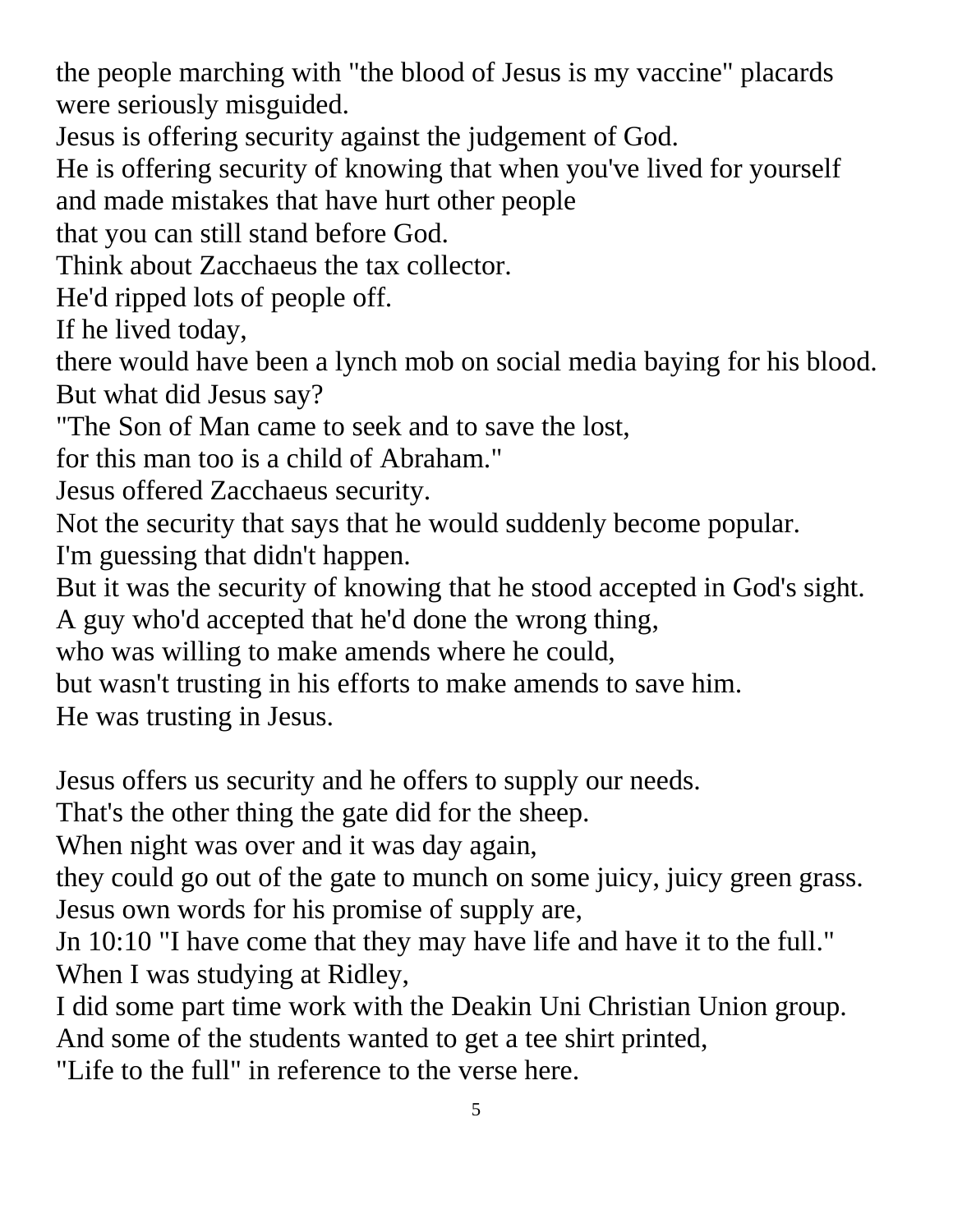It was 20 odd years ago

so I can't remember whether the tee shirts ever made the light of day.

But it's an interesting choice of a tag line for your Christian group.

Back in the day, I would have been more of a Jn 3:16 man.

Or even a 1 Jn 3:16 man,

"This is how we know what love is:

Jesus Christ laid down his life for us."

That's what my kids are wearing at the moment.

I probably would have thought of 'life to the full' as a bit soft.

A bit too much like

you were trying to avoid the core message of repentance and faith.

Like you were ashamed of the cross.

A bit too much like

you were trying to get people to join your group

because you were cooler than the cool kids.

And possibly there was some of that there.

But you can never tell the full story in a tag line.

I wonder if 'life to the full' is not so bad.

One of the great misconceptions in our society at the moment

is that Christians are killjoys

who voluntarily put themselves under all kinds of needless restrictions. The non Christian thinks,

"I can have sex with whomever I want whenever I want and you guys are missing out.

I'm out fishing with my mates on a Sunday morning,

while you guys are sitting in there with your masks on."

It's a good thing to remember

that Jesus is the gate to beautiful green pasture for his sheep.

He didn't come to steal our fun or restrict us.

He came that we might have life to the full.

Now yes there are going to be times where we need to explain that life to the full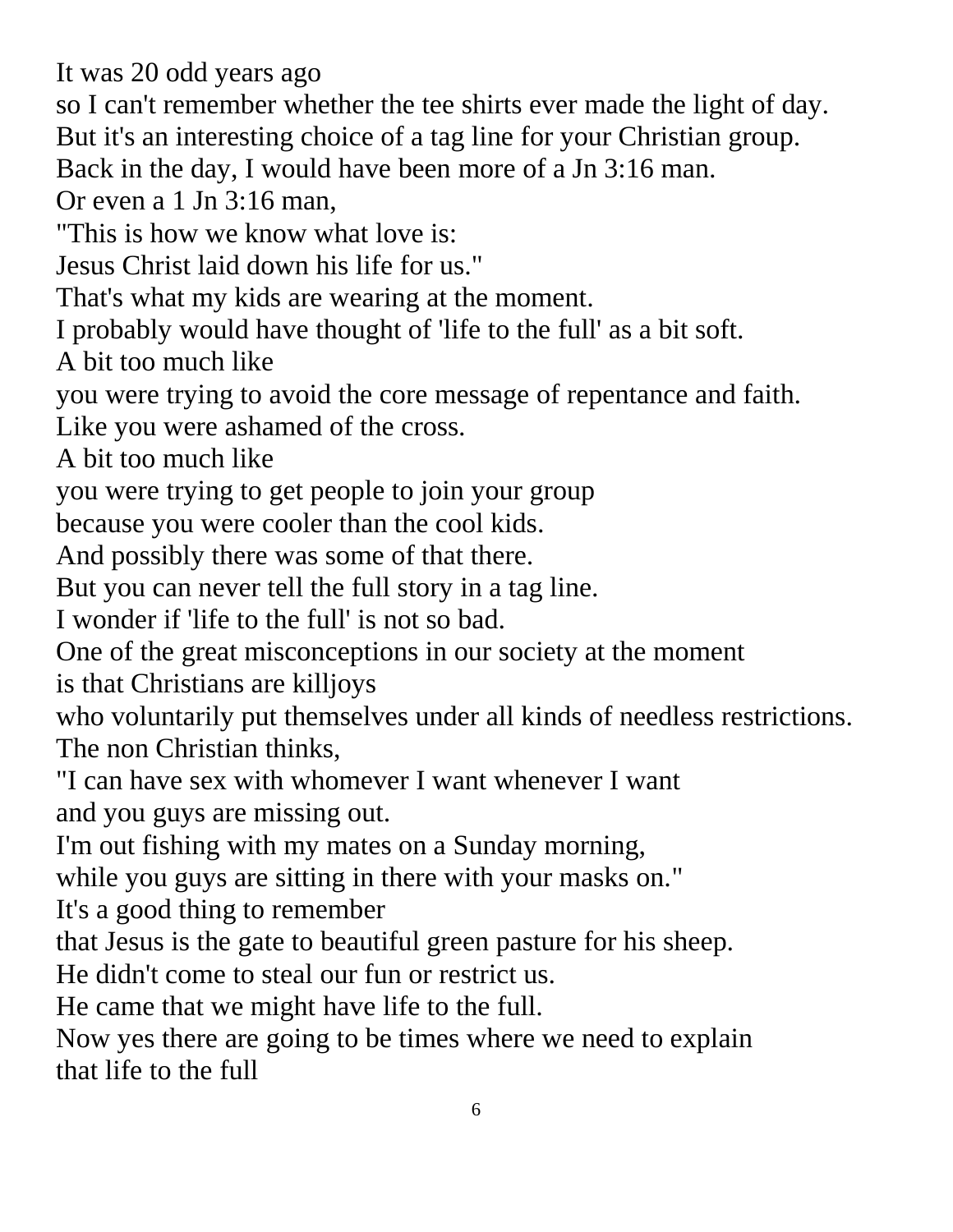does include faithfulness within God's good gift of marriage.

But that shouldn't be too much of a stretch

when you look at how much hurt and betrayal,

misery and low self esteem,

goes hand in hand with the sexual free for all that our society encourages. Jesus' life to the full will look a bit different

to the picture of life to the full that your average non Christian dreams up. But that's largely because their picture of life to the full

has been twisted by the lies of the evil one.

He tells them that behaviours and attitudes that will wind up hurting them are going to be great fun.

They get sucked in and find out later it's not fun at all.

Jesus is the gate.

It means he's our security.

The security of knowing we stand accepted in God's sight.

He offers us the supply of everything we need to live life to the full. And it's very important

that we realise that it is indeed life to the full that Jesus gives us.

Ours is not an impoverished and restricted existence.

But there's one more thing in our passage about Jesus being the gate. We couldn't consider Jesus as the gate,

without contrasting him to the people who aren't the gate.

Jn 10:8 "All who came before me are thieves and robbers."

Who are these thieves and robbers?

They are people who set themselves us as leaders of God's people and try to take them on a journey.

Jesus isn't talking about Moses or Joshua or David.

He's talking about people who claimed to be the Messiah.

You see Jesus was not the only person or the first person to claim to be the Jewish Messiah.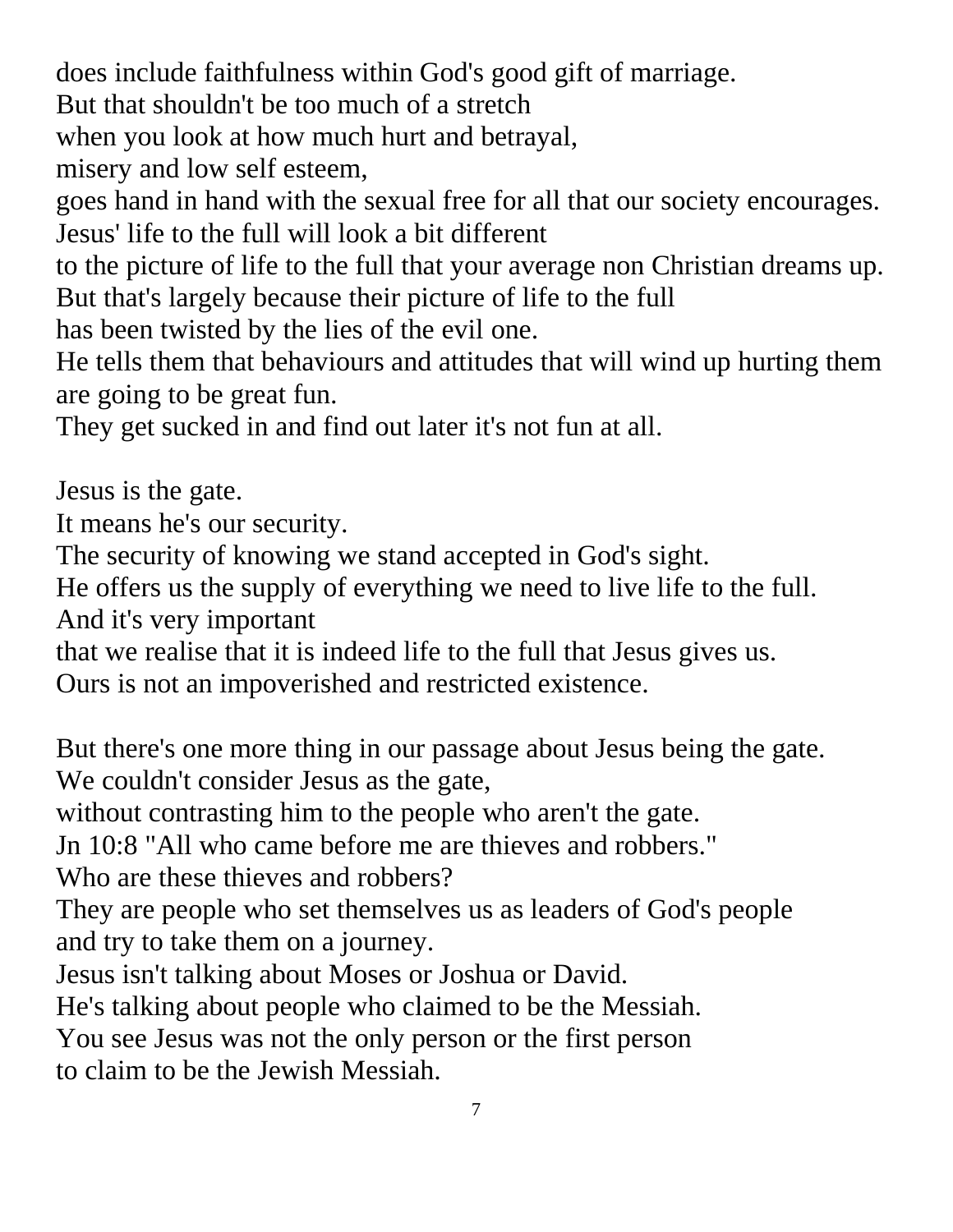The prophets said that God would send a future great leader. A man in the line of David. A prophet like Moses. But when the centuries dragged on, there was no shortage of fellows who said, "I am he. I am the one God has sent you." They could spin a good story. But God had not sent them. And Jesus says they are thieves and robbers. What do thieves and robbers do? They steal and kill and destroy. That's right, isn't it? The farmer creates something that benefits others. He grows food that gives him a livelihood. But he also gives work to the butcher and the miller and baker and they get a livelihood too. But a thief creates nothing. He just steals things that others have gotten through hard work. And if someone tries to stop him, not uncommonly, his theft turns to murder. And if something gets between him and what he wants to steal, your front door or your window, he will happily destroy things to get what he wants. "The thief comes only to steal and kill and destroy."

Let's skip over the false messiah's of Jesus time and go straight to the false messiah's of our day. Who are they?

The two that spring to my mind at the moment are Xi Jinping and Vladmir Putin.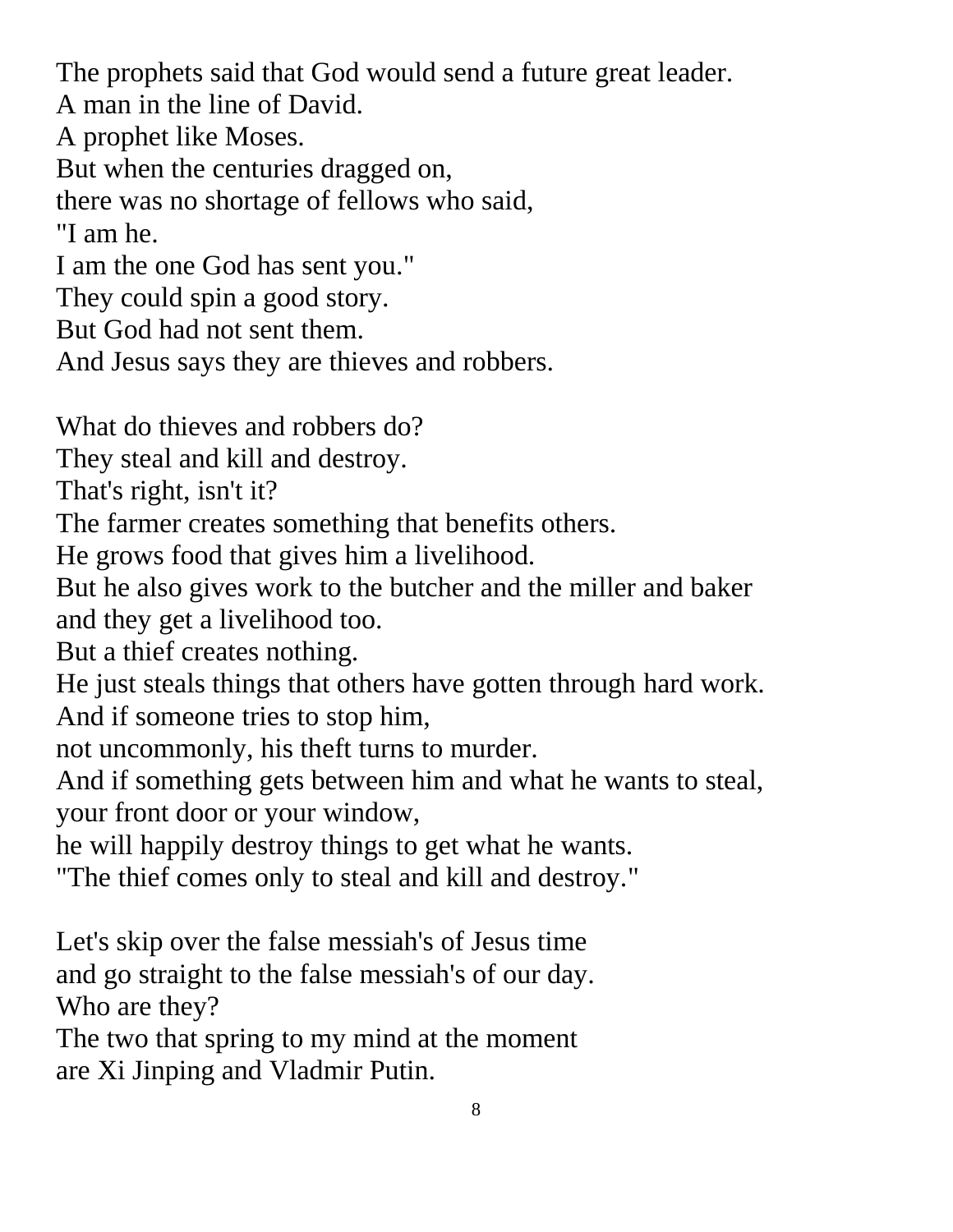They hold our before their people the promise of greatness. That's what a messiah does.

Xi says, "I will make China the greatest nation on earth. Follow me and we will be the strongest nation on earth militarily and economically."

Vladimir says, "I will restore Russia to her glory days.

It will be like the days of old when the Czars ruled.

The smaller neighbouring peoples

looked to the great Russian people for leadership."

These are messianic visions.

They are the false messiah's equivalent to life to the full.

But how do they aim to achieve their vision of utopia?

Well they will steal and kill and destroy.

The lives of the young Russian soldiers

who have been captivated by promises of Russian greatness,

many of those lives will be stolen early,

if Vladimir pursues his dreams.

And they will kill people in the Ukraine

who resist giving up their freedom

in the service of someone else's dreams of glory.

And the destruction will be terrible.

Power stations and damns,

service stations and bridges,

railway lines and airports.

All will come under a hail of missiles.

The destruction of even a short war will take decades to repair.

The thief comes only to steal and kill and destroy.

False messiahs aren't interested in you having life to the full.

They are interested in dangling dreams of greatness

in front of your eyes like a mirage,

and using you in the service of their ambition.

If you compare that to Jesus,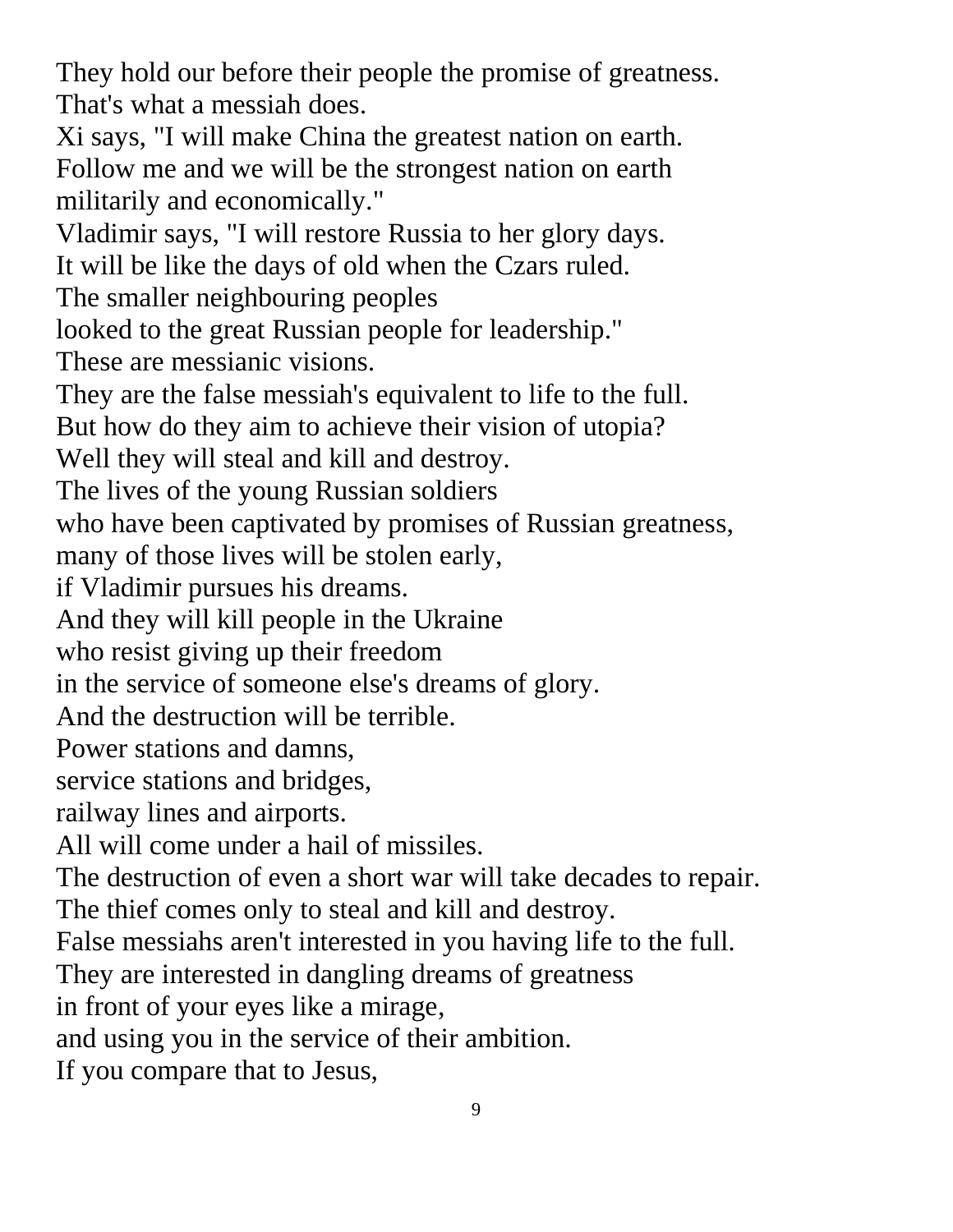he gave up his own life that we might have life to the full. He is the gate that we come through to pasture. False messiahs inevitably use us as the gate to their greatness. Our lives forfeit to their dreams.

OK, I get it, the analogy is topical but not super relevant.

No one here is likely to give up their life in the service of Xi or Vladimir. If you think about it more broadly,

there are other thieves around.

False messiahs making false promises.

But it's a little more abstract than Russia and China right now.

The fashion industry promises women mostly

the green pastures of beauty,

and steals their money by charging outrageous amounts for clothes,

kills lives of the workers in their sweat shops who make the clothing

and destroys the environment by encouraging a throwaway society.

The pornography industry promises men mostly

the green pastures of sexual gratification,

and steals their minds so they can't think about anything else,

kills the people who produce their videos with suicide and drug addiction, and destroys the relationships of addicts.

The thief comes to steal and kill and destroy.

Whatever your false messiah,

it's not that it doesn't measure up compared to Jesus.

It's that it's actually out to harm you.

These false messiahs are not benign.

They are malicious.

And that is why we must be thankful for the gate.

Jesus came so that whoever enters through him will be saved. Jesus was prepared to sacrifice his own life,